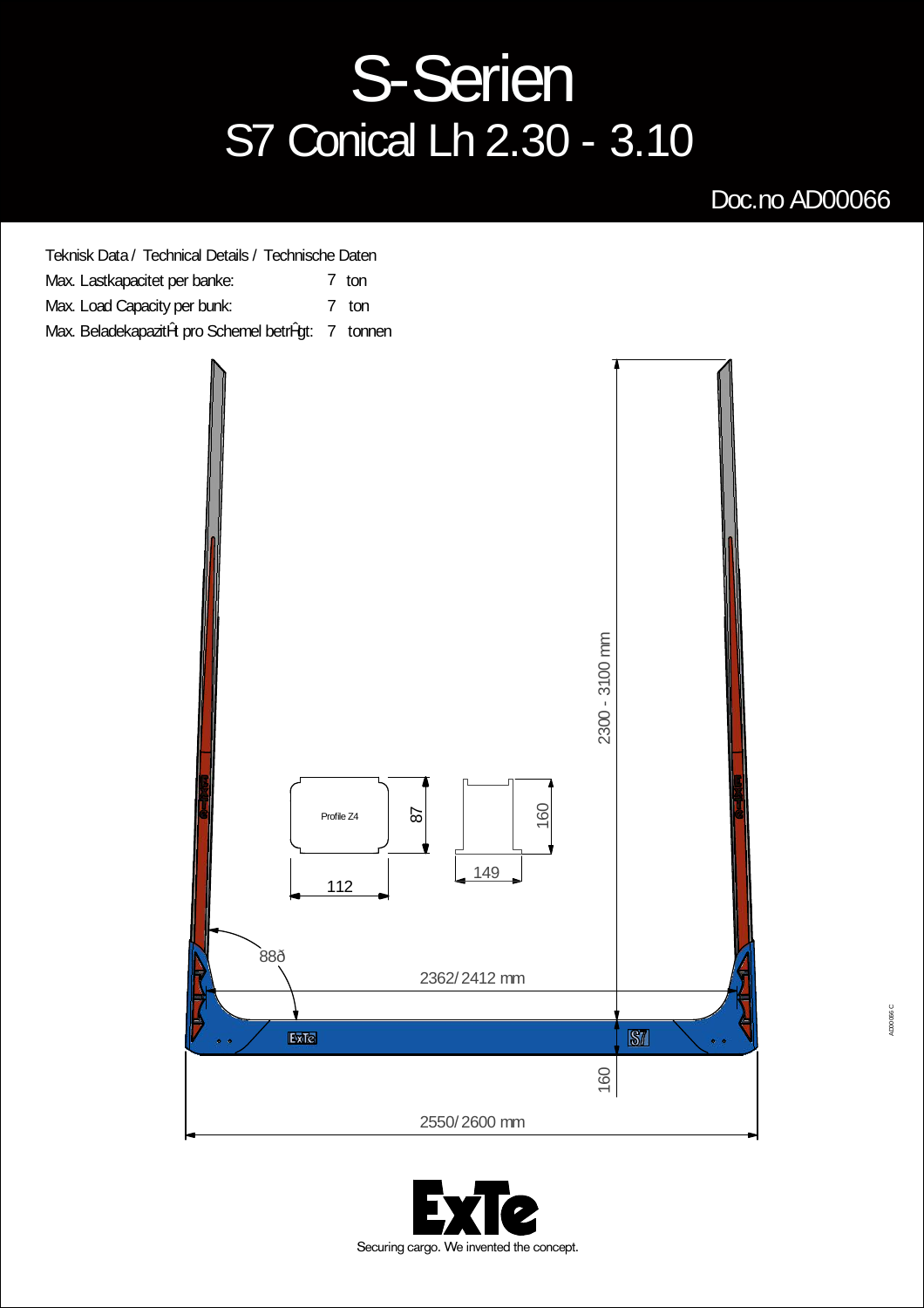



| ш |
|---|

A mm  $\vert$ B mm  $\vert$ C mm  $\vert$ D mm  $\vert$ E1 m3  $\vert$ E2 m3

2300 | 2454 | 2480 | 155 | 5,43 | 5,55 2350 | 2504 | 2530 | 155 | 5,55 | 5,67 2400 2554 2580 155 5,67 5,79<br>2450 2604 2630 155 5,79 5,91<br>2500 2654 2680 155 5,91 6,03 2450 | 2604 | 2630 | 155 | 5,79 | 5,91 2500 2654 2680 155 5,91 6,03

2600 | 2754 | 2780 | 155 | 6,14 | 6,27 2650 | 2804 | 2830 | 155 | 6,26 | 6,39

Depth | F 2362 | F 2412

**Total** Height<br>2480<br>2530

Length

| Pos.           | Part.no | Pcsl           | Benžmning                | Description    | Bezeichnung   | Weight*  |         |
|----------------|---------|----------------|--------------------------|----------------|---------------|----------|---------|
|                | 803180  |                | Stomme S7 2,55           | <b>Bolster</b> | Schemelk rper | 65,0 kg  | A mm    |
|                | 803190  |                | Stomme S7 2.60           | <b>Bolster</b> | Shemelk rper  | 65,9 kg  | Loading |
| $\overline{2}$ | 803107  | $\overline{2}$ | Oselement S-serien V3    | Wedge kit      | Keil          | $3,1$ kg | height  |
| 3              | 803220  | 2              | Stake Z2 T7 2454 Conical | Stake          | Runge         | 32,0 kg  | 2300    |
| 3              | 803221  | $\overline{2}$ | Stake Z2 T7 2504 Conical | <b>Stake</b>   | Runge         | 32,4 kg  | 2350    |
| 3              | 803222  | 2              | Stake Z2 T7 2554 Conical | <b>Stake</b>   | Runge         | 32,8 kg  | 2400    |
| 3              | 803223  | $\overline{2}$ | Stake Z2 T7 2604 Conical | Stake          | Runge         | 33,2 kg  | 2450    |
| 3              | 803224  | 2              | Stake Z2 T7 2654 Conical | Stake          | Runge         | 33,6 kg  | 2500    |
| 3              | 803225  | $\overline{2}$ | Stake Z2 T7 2704 Conical | <b>Stake</b>   | Runge         | 34,0 kg  | 2550    |
| 3              | 803226  | 2              | Stake Z2 T7 2754 Conical | Stake          | Runge         | 34,4 kg  | 2600    |
| 3              | 803227  | 2              | Stake Z2 T7 2804 Conical | Stake          | Runge         | 34,8 kg  | 2650    |
| 3              | 803228  | 2              | Stake Z2 T7 2854 Conical | Stake          | Runge         | 35,2 kg  | 2700    |
| 3              | 803229  | $\overline{2}$ | Stake Z2 T7 2904 Conical | Stake          | Runge         | 35,6 kg  | 2750    |
| 3              | 803170  | 2              | Stake Z2 T7 2954 Conical | Stake          | Runge         | 36,0 kg  | 2800    |
| 3              | 803171  | 2              | Stake Z2 T7 3004 Conical | Stake          | Runge         | 36,4 kg  | 2850    |
| 3              | 803172  | 2              | Stake Z2 T7 3054 Conical | Stake          | Runge         | 36,8 kg  | 2900    |
| 3              | 803173  | $\overline{2}$ | Stake Z2 T7 3104 Conical | Stake          | Runge         | 37,2 kg  | 2950    |
| 3              | 803174  | $\overline{2}$ | Stake Z2 T7 3154 Conical | <b>Stake</b>   | Runge         | 37,6 kg  | 3000    |
| 3              | 803175  | 2              | Stake Z2 T7 3204 Conical | <b>Stake</b>   | Runge         | 38,0 kg  | 3050    |
| 3              | 803176  | 2              | Stake Z2 T7 3254 Conical | <b>Stake</b>   | Runge         | 38,4 kg  | 3100    |

ExTe f rbehåller sig rätten att g raändringar i specifikationer och annan information i detta dokument utan f rhandsinformation.

ExTe reserves the right to make changes in specifications and other information contained in this document without prior notice.

ExTe behält sich das Recht vor, snderungen an Spezifikationen und anderen<br>Informationen in diesem Dokument ohne vorherige Ank ndigung vorzunehmen.



2550 2704 2730 155 6,02 6,15<br>2600 2754 2780 155 6,14 6,27<br>2650 2804 2830 155 6,26 6,39 2700 2854 2880 155 6,38 6,51<br>2750 2904 2930 155 6,5 6,63 2750 2904 2930 155 6,5 6,63  $\frac{2980}{2980}$ 2850 3004 3030 155 6,73 6,87<br>2900 3054 3080 155 6,85 6,99<br>2950 3104 3130 155 6,97 7,12 3054 3080 155 6,85<br>3104 3130 155 6,97 2050 3104 3130<br>3000 3154 3180<br>3050 3204 3230 3154 3180 155 7,09 7,24<br>3204 3230 155 7,2 7,36<br>3254 3280 155 7,32 7,48  $3204$ 3100 3254 3280 155

\* Teoretiska

\* Theoretical

ExTe Fabriks AB, SE-820 62 Färila Sweden. Tel: +46 (0)651 175 00. E-mail: info@exte.se www.exte.se

AD00066 C